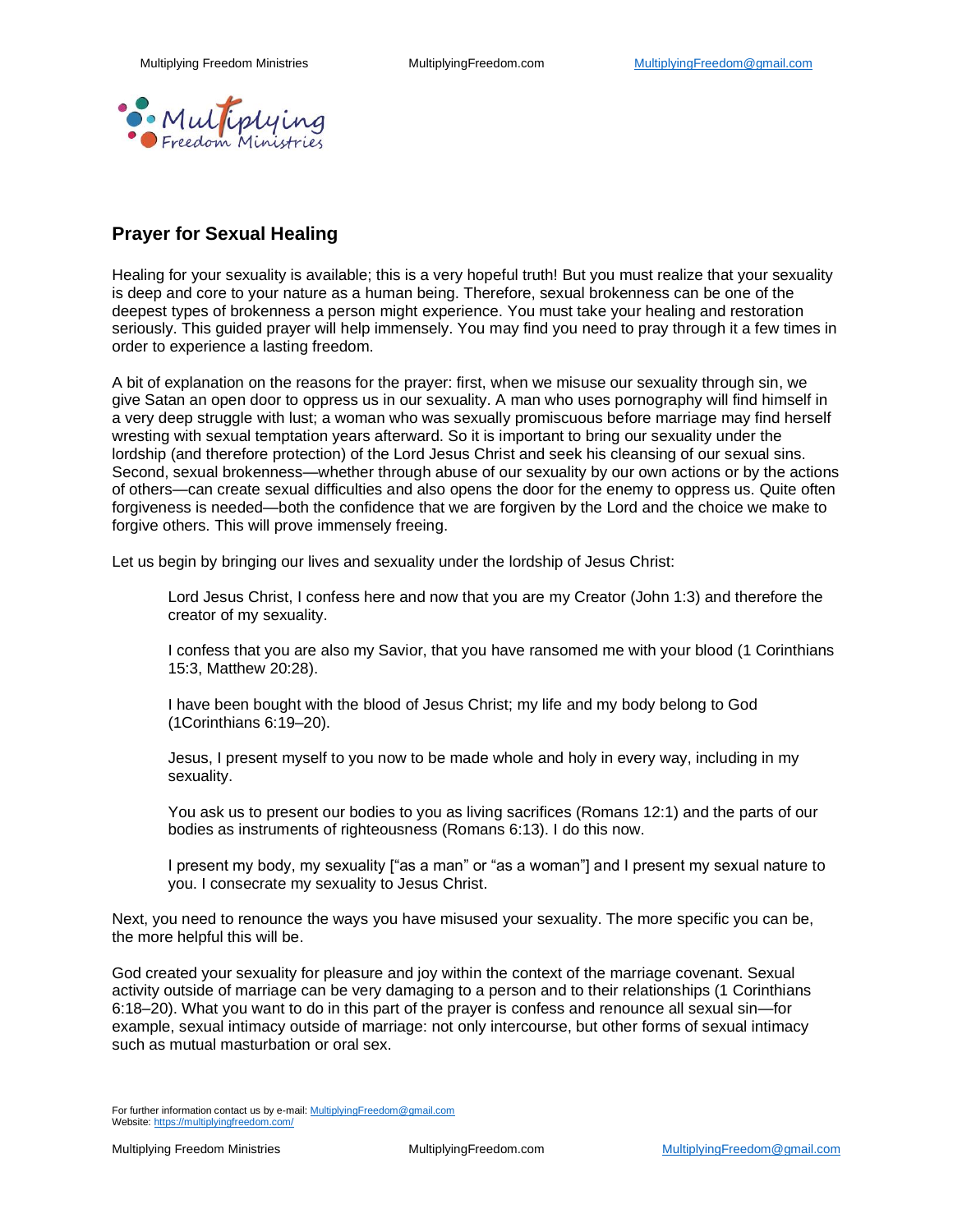

Many people assume these "don't really count as sin" because they didn't result in actual intercourse; however, there was sexual stimulation and intimacy outside marriage.

Keep in mind there is the "spirit of the law" and the "letter of the law." What matters are issues of heart and mind as well as body. Other examples of sins to renounce would be extramarital affairs, the use of pornography, and sexual fantasies. You may know exactly what you need to confess and renounce or you may need to ask God's help to remember. Take your time here. As memories and events come to mind, confess and renounce them.

For example:

## **Lord Jesus, I ask your forgiveness for my sins of masturbation and using pornography.**

#### **I renounce those sins in your name.**

After you have confessed your sins, go on with the rest of the prayer.

**Jesus, I ask your Holy Spirit to help me now remember, confess, and renounce my sexual sins.** 

[Pause. Listen. Remember. Confess and renounce.]

**Lord Jesus, I ask your forgiveness for every act of sexual sin.** 

**You promised that if we confess our sins, you are faithful and just to forgive us our sins and cleanse us from all unrighteousness (1 John 1:9).** 

**I ask you to cleanse me of my sexual sins now; cleanse my body, soul, and spirit, cleanse my heart and mind and will, cleanse my sexuality.** 

**Thank you for forgiving me and cleansing me.** 

**I receive your forgiveness and cleansing.** 

**I renounce every claim I have given Satan to my life or sexuality through my sexual sins.** 

**Those claims are now broken by the cross and blood of Jesus Christ (Colossians 2:13– 15).**

Next comes forgiveness. It is vital that you forgive both yourself and those who have harmed you sexually.

LISTEN CAREFULLY: forgiveness is a choice; we often have to make the decision to forgive long before we feel forgiving. We realize this can be difficult, but the freedom you will find will be worth it!

For further information contact us by e-mail[: MultiplyingFreedom@gmail.com](mailto:MultiplyingFreedom@gmail.com) Website[: https://multiplyingfreedom.com/](https://multiplyingfreedom.com/)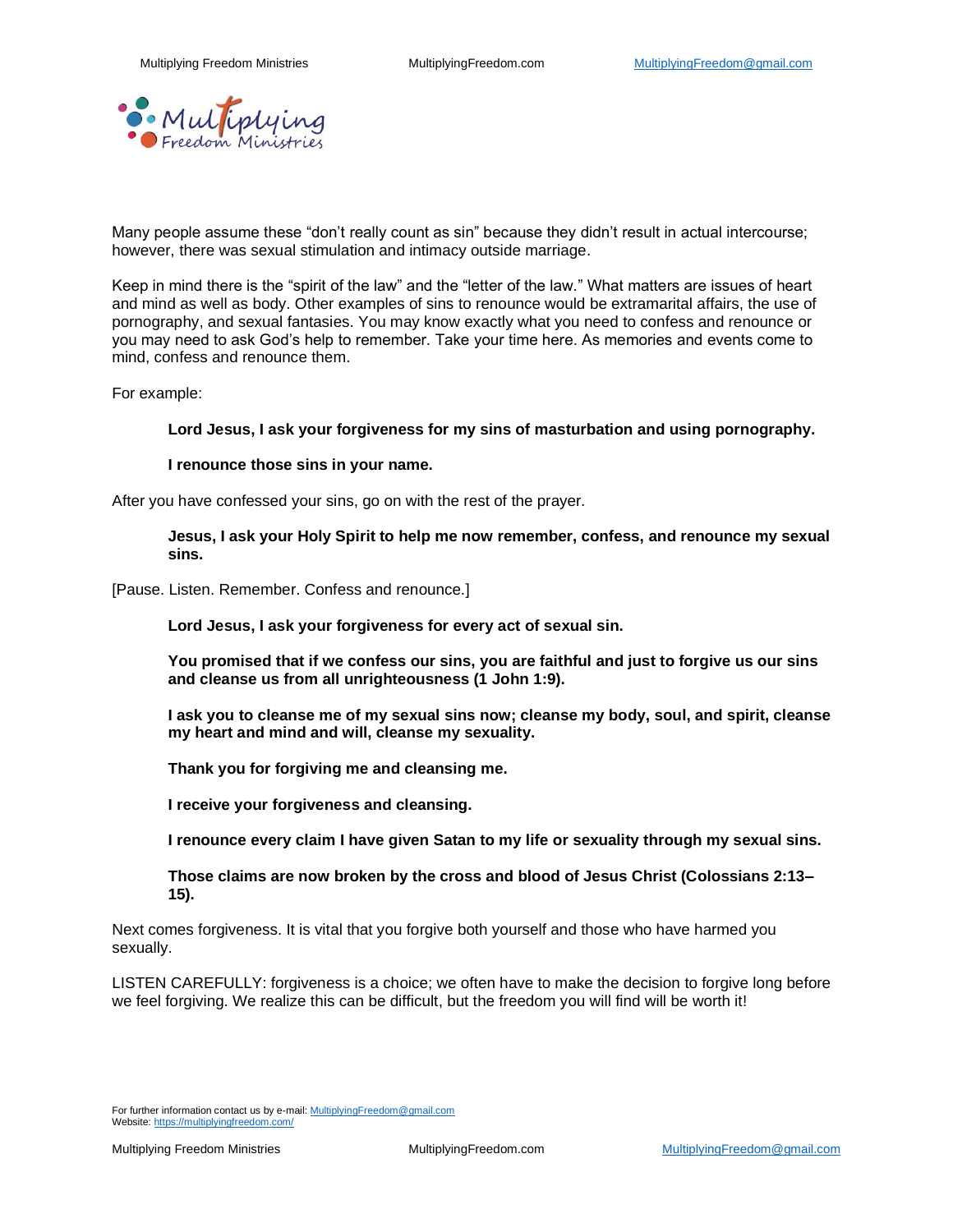

Forgiveness is not saying, "It didn't hurt me." Forgiveness is not saying, "It didn't matter." Forgiveness is the act whereby we pardon the person; we release them from all bitterness and judgment. We give them to God to deal with.

# **Lord Jesus, I thank you for offering me total and complete forgiveness.**

**I receive that forgiveness now.** 

**I choose to forgive myself for all of my sexual wrongdoing.** 

## **I also choose to forgive those who have harmed me sexually.**

[Be specific here; name those people and forgive them.]

# **I release them to you. I release all my anger and judgment toward them. Come, Lord Jesus, into the pain they caused me, and heal me with your love.**

This next step involves breaking the unhealthy emotional and spiritual bonds formed with other people through sexual sin. One of the reasons the Bible takes sexual sin so seriously is because of the damage it does. Another reason is because of the bonds it forms with people, bonds meant to be formed only between husband and wife (see 1 Corinthians 6:15–20). One of the marvelous effects of the cross of our Lord Jesus Christ is that it breaks these unhealthy bonds. "May I never boast except in the cross of our Lord Jesus Christ, through which the world has been crucified to me and I to the world" (Galatians 6:14).

# **I now bring the cross of my Lord Jesus Christ between me and every person with whom I have been sexually intimate.**

[Name them specifically whenever possible. Also name those who have abused you sexually.] I break all sexual, emotional, and spiritual bonds with [name if possible, or just "that girl in high school" if you can't remember her name].

#### **I keep the cross of Christ between us.**

Many people experience negative consequences through the misuse of their sexuality. Those consequences might be lingering guilt (even after confession) or repeated sexual temptation. Consequences might also be the inability to enjoy sex with their spouse. It will help to bring the work of Christ here as well. Many people end up making unhealthy "agreements" about sex or themselves, about men or women or intimacy, because of the damage they have experienced through sexual sin (their sin, or the sin of someone against them). You will want to ask Christ what those agreements are and break them!

**Lord Jesus, I ask you to reveal to me every "agreement" I have made about my sexuality or this specific struggle. [An example would be "I will always struggle with this" or "I can never get free" or "I don't deserve to enjoy sex now" or "My sexuality is dirty."** 

Pause and let Jesus reveal those agreements to you. Then break them.]

For further information contact us by e-mail[: MultiplyingFreedom@gmail.com](mailto:MultiplyingFreedom@gmail.com) Website[: https://multiplyingfreedom.com/](https://multiplyingfreedom.com/)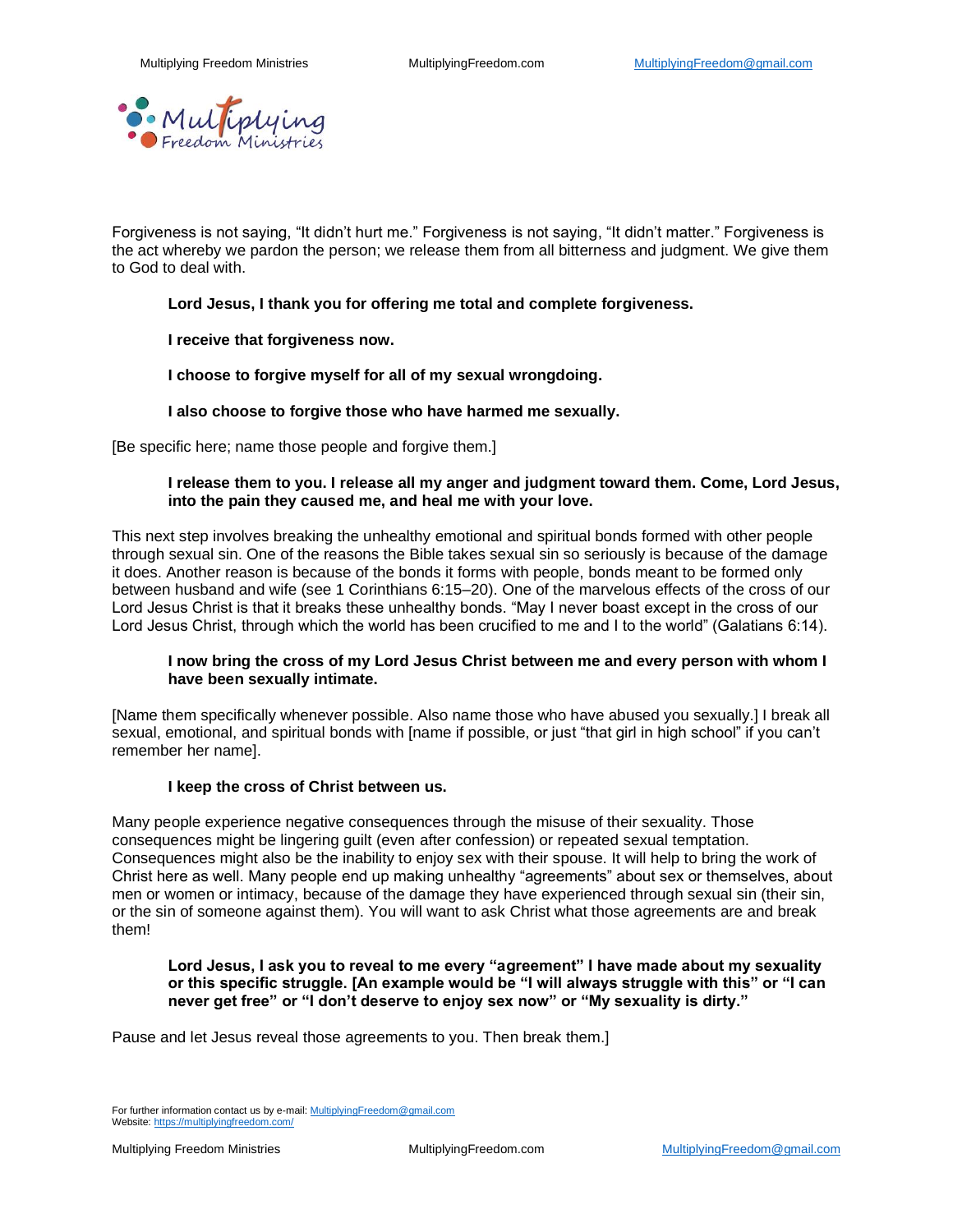

**I break this agreement [name it] in the name of my Lord Jesus Christ, and I renounce every claim I have given it in my life.** 

**I renounce [name what the struggle is—"the inability to have an orgasm" or "this lingering shame" or "the hatred of my body"].** 

**I bring the cross and blood of Jesus Christ against this [guilt or shame, every negative consequence].** 

**I banish my enemy from my sexuality in the mighty name of the Lord Jesus Christ.** 

**I invite the healing presence of Jesus Christ to cleanse me and restore me as a sexual being in fullness of joy and wholeness.** 

**I ask you, Jesus, to fill my sexuality with your holiness, to strengthen me and restore me in your name.**

Finally, it will prove helpful to consecrate your sexuality to Jesus Christ once more.

**Lord Jesus, I now consecrate my sexuality to you in every way.** 

**I consecrate my sexual intimacy with my spouse to you. I ask you to cleanse and heal my sexuality and our sexual intimacy in every way.** 

**I ask your healing grace to come and free me from all consequences of sexual sin.** 

**I ask you to fill my sexuality with your healing love and goodness.** 

**Restore my sexuality in wholeness.** 

**Let my spouse and me experience all of the intimacy and pleasure you intended a man and woman to enjoy in marriage.**

**I invite the Spirit of God to fill our marriage bed. I pray all of this in the name of Jesus Christ, my Lord. Amen!!**

We could report many, many stories of stunning redemption that have come as a result of individuals and couples praying through this type of prayer.

Now remember—sometimes the wounds and consequences take time to heal. You might want to revisit this prayer several times over if lasting healing has not yet taken place. You may recall actions that need confession later; return to this prayer and confess those as well.

Hold fast to these truths:

You, your body, and your sexuality belong to Jesus Christ. He has completely forgiven you. He created your sexuality to be whole and holy. He created your sexuality to be a source of intimacy and joy. Jesus Christ came to seek and save "what was lost" (Luke 19:10), including all that was lost in the blessings he intended through our sexuality!

For further information contact us by e-mail[: MultiplyingFreedom@gmail.com](mailto:MultiplyingFreedom@gmail.com) Website[: https://multiplyingfreedom.com/](https://multiplyingfreedom.com/)